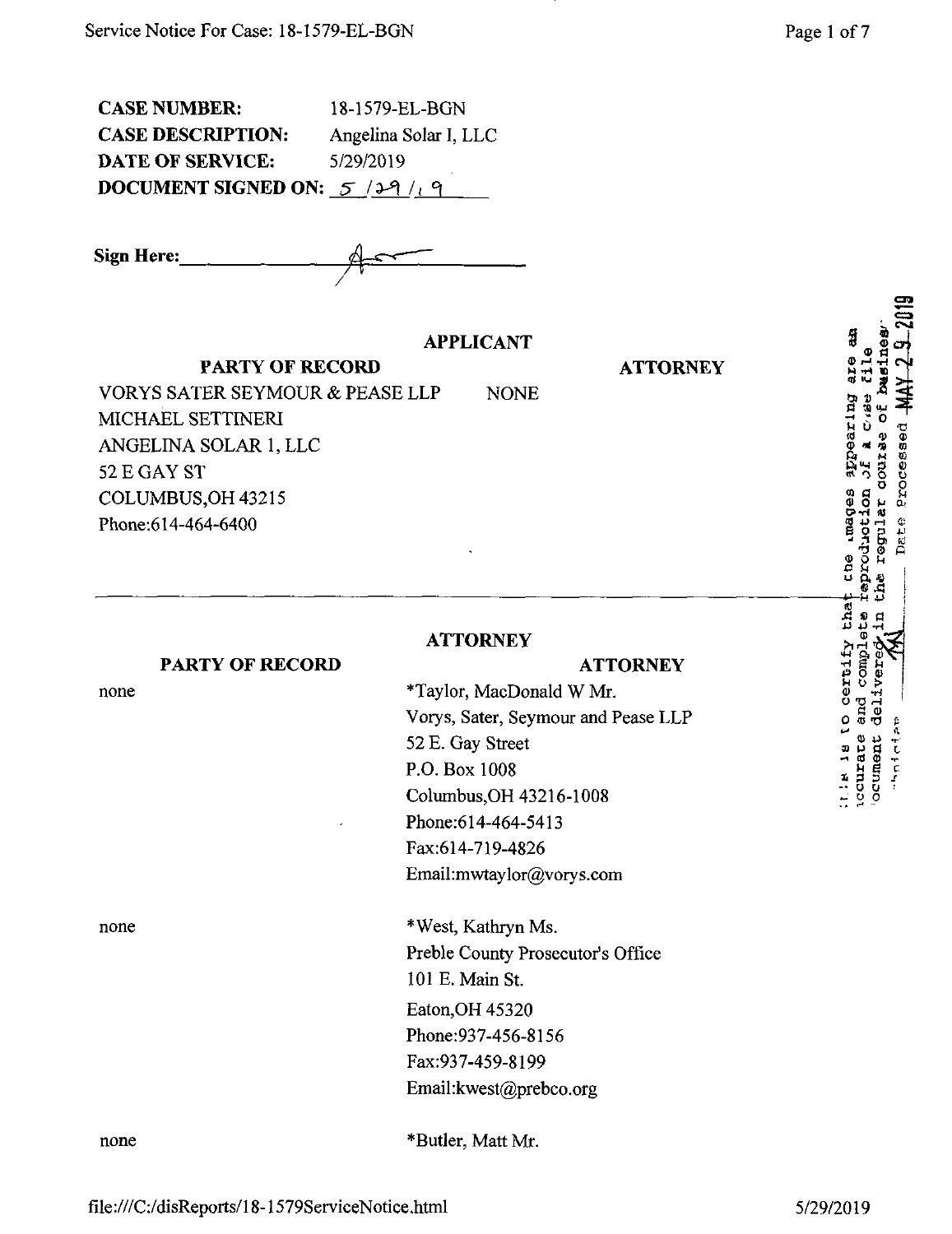|      | Public Utilities Commission of Ohio<br>180 e. Broad St. |
|------|---------------------------------------------------------|
|      | Columbus, OH 43215                                      |
|      | Phone: 614-644-7670                                     |
|      | Email:Matthew.Butler@puc.state.oh.us                    |
| none | *Orahood, Teresa                                        |
|      | Bricker & Eckler LLP                                    |
|      | 100 South Third Street                                  |
|      | Columbus, OH 43215-4291                                 |
|      | Phone: (614) 227-4821                                   |
|      | Fax: (614) 227-2390                                     |
|      | Email:torahood@bricker.com                              |
| none | *Conway, Andrew S Mr.                                   |
|      | Public Utilities Commission of Ohio                     |
|      | 180 East Broad Street                                   |
|      | Columbus, OH 43215                                      |
|      | Phone: (614) 466-5732                                   |
|      | Email:Andrew.Conway@puco.ohio.gov                       |
| none | *Troupe, Tanowa Ms.                                     |
|      | <b>PUCO</b>                                             |
|      | 180 E. Broad Street                                     |
|      | Columbus, OH 43215                                      |
|      | Phone: 614-644-9745                                     |
|      | Fax: ext 231                                            |
|      | Email:Tanowa.Troupe@puco.ohio.gov                       |
| none | *Scott, Tonnetta Ms.                                    |
|      | Ohio Attorney General                                   |
|      | 30 East Broad Street                                    |
|      | Columbus, OH 43215                                      |
|      | Phone: (614)466-4395                                    |
|      | Fax:(614)466-4395                                       |
|      | Email:tonnetta.scott@ohioattorneygeneral.gov            |
| none | *Milam, Amy M                                           |
|      | Ohio Farm Bureau Federation                             |

 $\bar{\mathcal{A}}$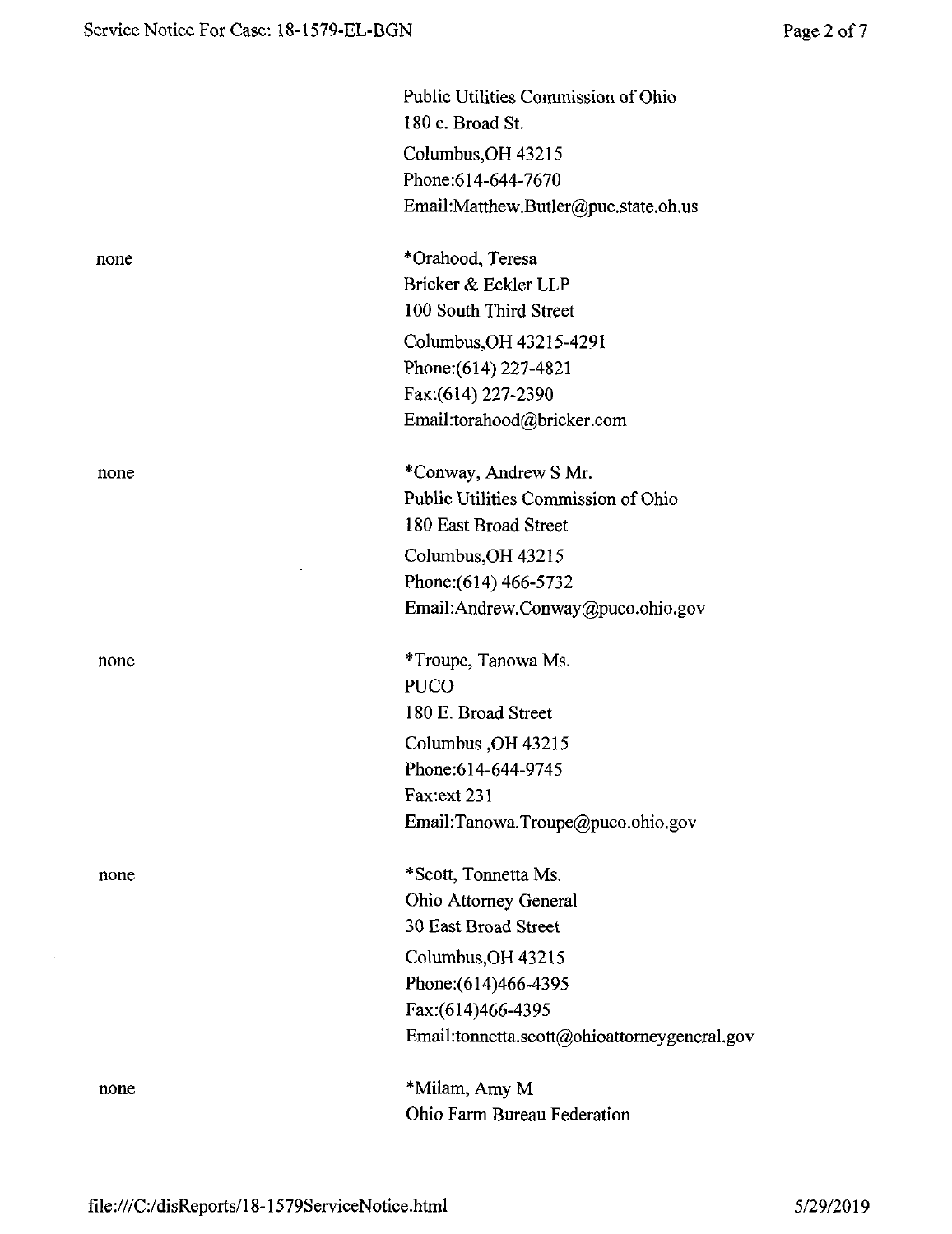|      | 280 N. High Street, P.O. Box 182383  |
|------|--------------------------------------|
|      | Columbus, OH 43218-2383              |
|      | Phone: (614) 246-8256                |
|      | Fax: (614) 246-8656                  |
|      | Email:amilam@ofbf.org                |
| none | *Spencer, Ken Mr.                    |
|      | Armstrong & Okey, Inc.               |
|      | 222 East Town Street, 2nd Floor      |
|      | Columbus, OH 43215                   |
|      | Phone:614-224-9481                   |
|      | Fax:614-224-5724                     |
|      | Email:kspencer@aando.com             |
| none | *Chilcote, Heather A                 |
|      | Public Utilities Commission of Ohio  |
|      | 180 East Broad Street                |
|      | Columbus                             |
|      | Ohio, OH 43215                       |
|      | Phone: (614) 466-0407                |
|      | Email:heather.chilcote@puco.ohio.gov |
| none | *Van Kley, Jack A Mr.                |
|      | Van Kley & Walker, LLC               |
|      | 132 Northwoods Blvd., Suite C-1      |
|      | Columbus, OH 43235                   |
|      | Phone:614-431-8900                   |
|      | Fax:614-431-8905                     |
|      | Email:jvankley@vankleywalker.com     |
| none | *Staff, Docketing                    |
|      | Docketing                            |
|      | 180 East Broad Street                |
|      | 11th Floor                           |
|      | Columbus, OH 43215                   |
|      | Phone: 614-466-4095                  |
|      | Fax:614-466-0313                     |
|      | Email:docketing@puco.ohio.gov        |
| none | *Elliott, Courtney L Ms.             |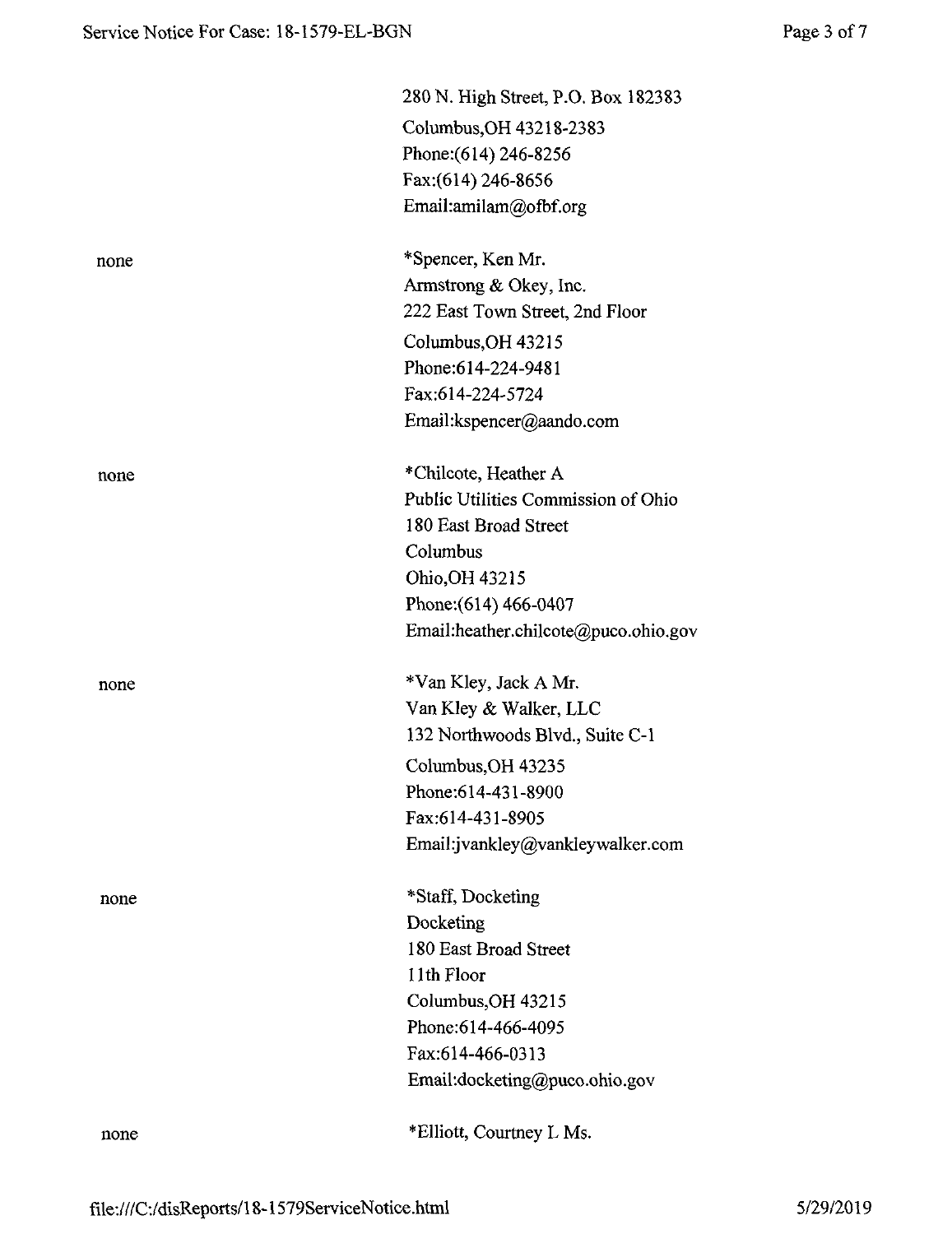|      | Mike Mobley Reporting, A Veritext Company<br>334 South Main Street |
|------|--------------------------------------------------------------------|
|      | Dayton, OH 45402                                                   |
|      | Phone: (937) 222-2259                                              |
|      | Email:courtney@mobleyreporting.com                                 |
| none | *Settineri, Michael J. Mr.                                         |
|      | Vorys, Sater, Seymour and Pease LLP                                |
|      | 52 East Gay Street                                                 |
|      | Columbus, OH 43215                                                 |
|      | Phone:614-464-5462                                                 |
|      | Fax:614-719-5146                                                   |
|      | Email:mjsettineri@vorys.com                                        |
| none | *Yip, Yvette L Ms.                                                 |
|      | Ohio Attorney General's Office - Public Utilities                  |
|      | 30 East Broad Street, 16th Floor                                   |
|      | Columbus, OH 43215                                                 |
|      | Phone:614-466-4397                                                 |
|      | Fax:866-431-4694                                                   |
|      | Email: yvette.yip@ohioattorneygeneral.gov                          |
| none | *Boggs, Thaddeus M Mr.                                             |
|      | Frost Brown Todd LLC                                               |
|      | 10 W Broad Street                                                  |
|      | Suite 2300                                                         |
|      | Columbus, OH 43215                                                 |
|      | Phone: (614) 559-7293                                              |
|      | Email:tboggs@fbtlaw.com                                            |

### **INTERVENOR**

# **PARTY OF RECORD**

## **ATTORNEY**

BLACK, ROBERT NONE 6587 FAIRHAVEN ROAD COLLEGE CORNER,OH 45003-9249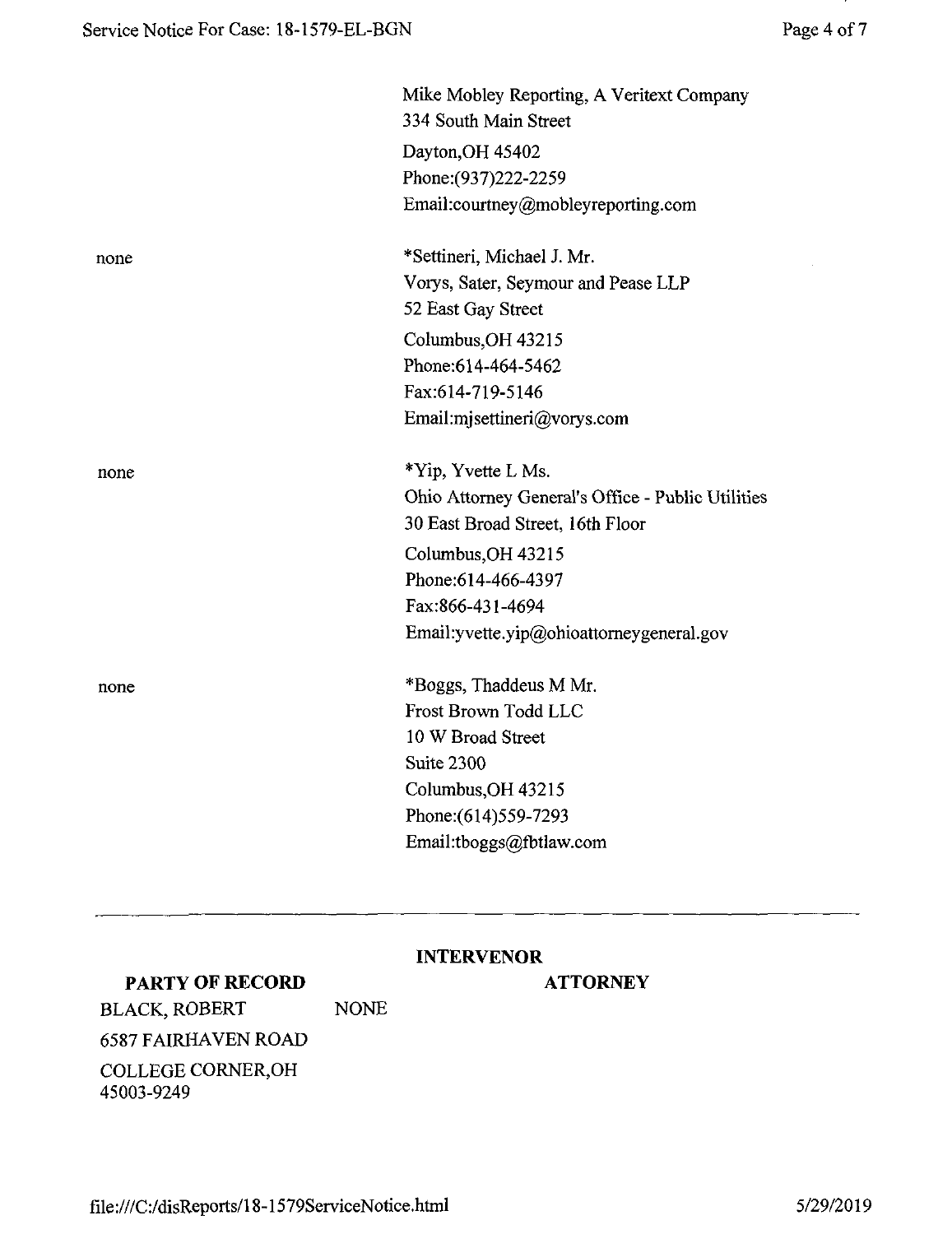BOARD OF TRUSTEES NONE FOR ISRAEL TOWNSHIP

10893 SR 177

COLLEGE CORNER,OH 45003 Phone:513-796-3202

BOARD OF TRUSTEES OF DIXON TOWNSHIP NONE

7170 CALIFORNIA SCHOOL ROAD \*\*\*NO MAIL RECEPTACLE \*\*\* EATON,OH 45320 Phone:937-456-3680

BOARD OF TRUSTEES OF DIXON TOWNSHIP NONE PREBLE COUNTY OHIO

730 DOVERD

EATON,OH 45320 Phone:(937) 533-7009

CAMPBELL BRANDLY FARMS LLC MARJA BRANDLY 2274 VIENNA PARKWAY NONE

DAYTON,OH 45459

CONCERNED CITIZENS OF PREBLE COUNTY LLC NONE (CCPC)

1731 W CONSOLIDATED ROAD

EATON,OH 45320

EATON COMMUNITY SCHOOL DISTRICT THADDEUS BOGGS FROST BROWN TODD LLC NONE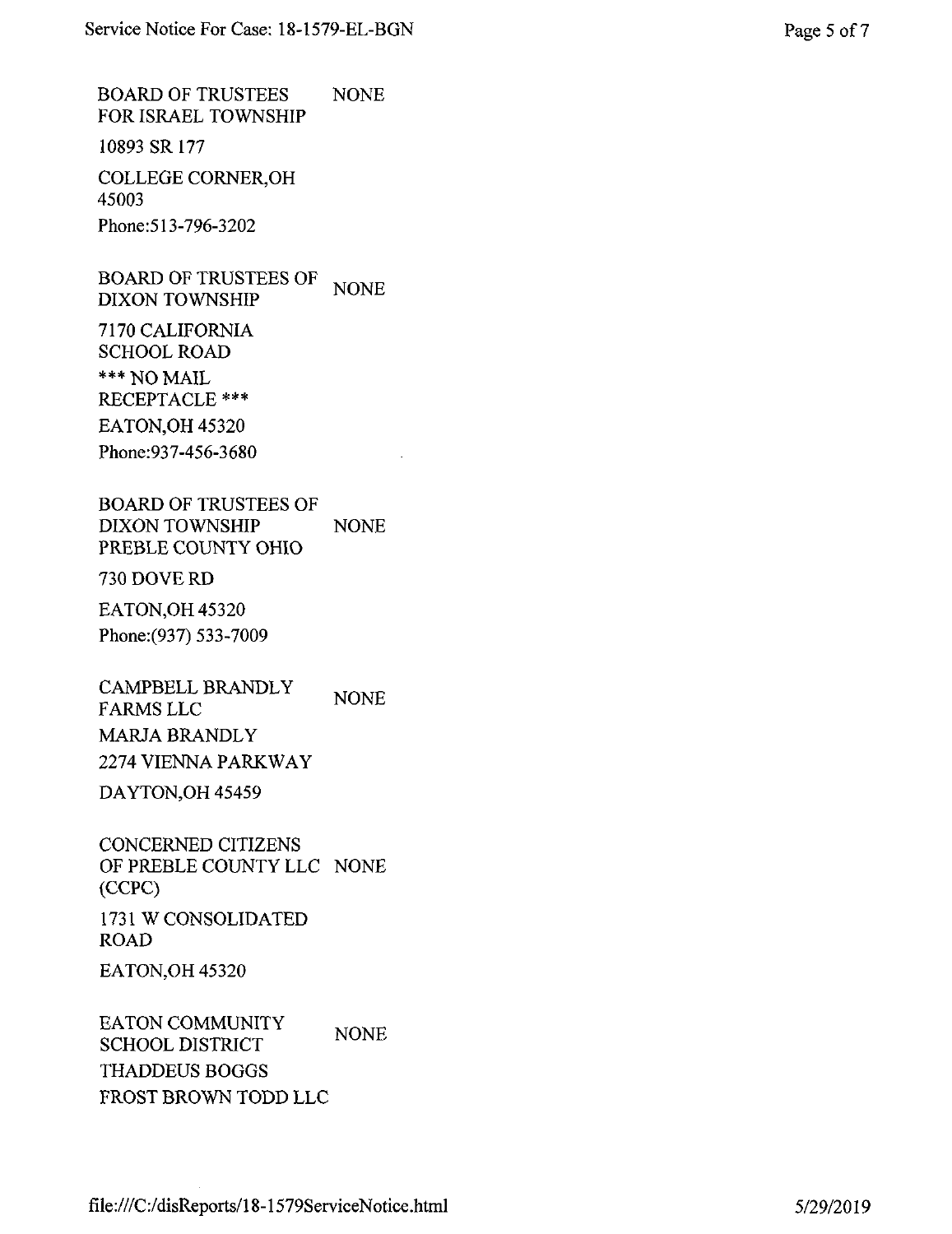9277 CENTRE POINTE DR, STE 300 WEST CHESTER,OH 45069- 4866 Phone:513-870-8226

JACKSON, KEVIN AND TINA 5239 E GREENWOOD CHURCH ROAD NONE

LIBERTY ,IN 47353

MICHAEL IRWIN NONE

2274 VIENNA PKWY

DAYTON,OH 45459

OHIO FARM BUREAU FEDERATION CHAD A. ENDSLEY 280 N. HIGH STREET, PO BOX 182383 NONE

COLUMBUS ,OH 43218- 2383 Phone:614-245-8258

PREBLE COUNTY COMMISSIONERS DYLAN F BORCHERS BRICKER & ECKLER LLP 100 SOUTH THIRD STREET COLUMBUS,OH 43215- 4291 Phone:6142272300 Email:dborchers@bricker.com NONE

PREBLE COUNTY ENGINEER RKYLE CROSS 1000 PREBLE DRIVE EATON,OH 45320 Phone:937-456-4600 NONE